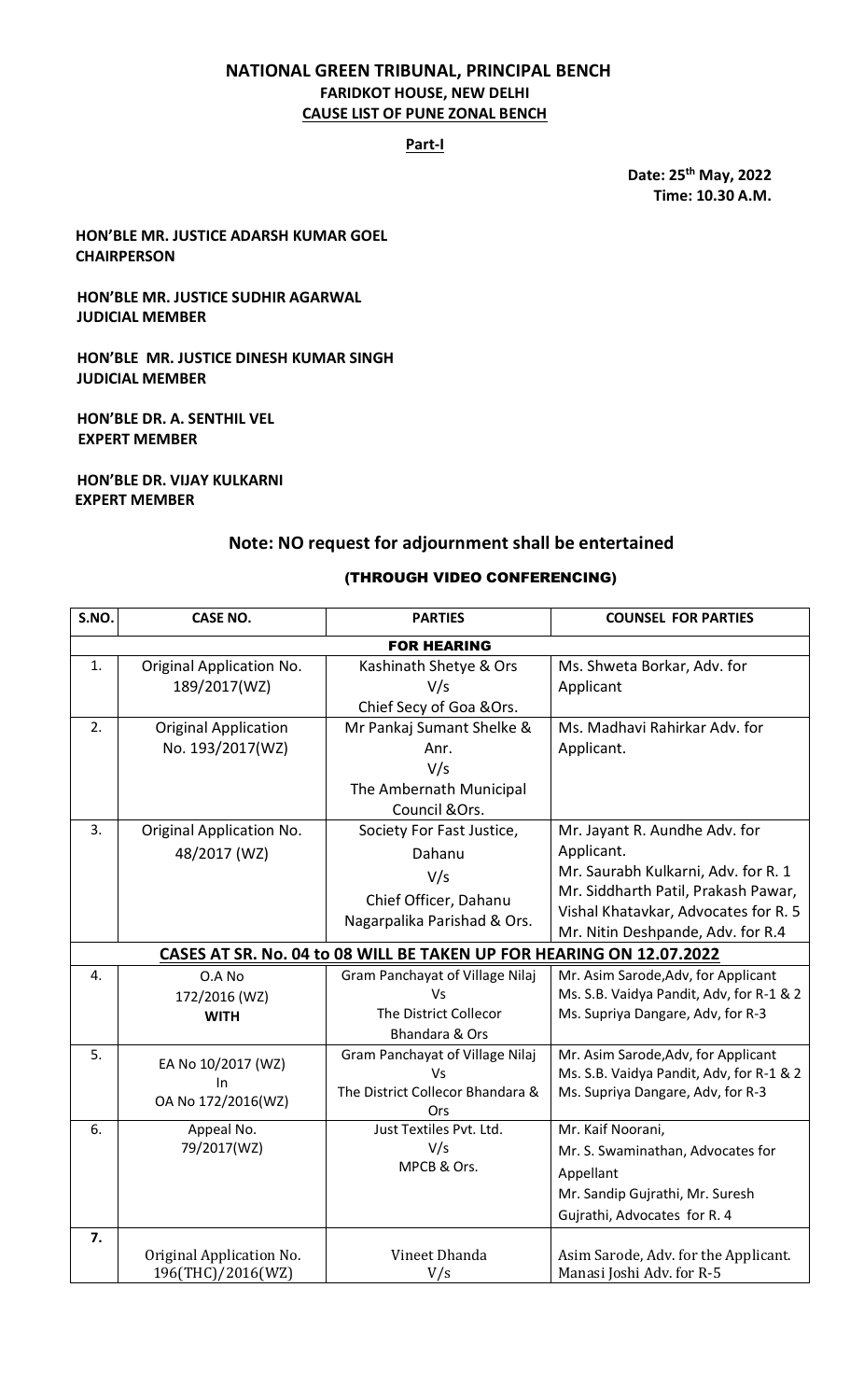|     | M.A. No. 439/2016(WZ)    | The Chief Secy. State of                                             |                                        |
|-----|--------------------------|----------------------------------------------------------------------|----------------------------------------|
|     | (CA 178/2015)            | Maharashtra & Ors.                                                   |                                        |
|     |                          |                                                                      |                                        |
| 8.  | Original Application No. | Geeta Nagar Rahiwasi Sangh.                                          | Durgesh Gupta, Adv. for the Applicant. |
|     | 63/2017 (WZ)             | V/s                                                                  | Saket Mone,                            |
|     | M.A.No.255/2017(WZ)      | MCZMA & Ors.                                                         | S.Swaminathan, Adv. For R. 5 & 6.      |
|     |                          |                                                                      | Rahul Garg, Adv. for R.7               |
|     |                          | CASES AT SR. No. 09 to 13 WILL BE TAKEN UP FOR HEARING ON 13.07.2022 |                                        |
| 9.  | Original Application No. | Dilip Gopal Mangaonkar.                                              | Dhairyasheel V. Sutar, & Anr Adv. for  |
|     | 122/2017(WZ)             | V/s                                                                  | Applicant.                             |
|     | M.A.No.298/2017(WZ)      | State Of Maharashtra &                                               | Bhagyashri Targaonkar, Adv. For R. 4.  |
|     |                          | Ors.                                                                 | Anand Akut Adv. for R.5, 6.            |
| 10. | Original Application No. | Kashinath Shetye & Ors.                                              | Party-In-Person                        |
|     | 164/2017(WZ)             | V/s                                                                  |                                        |
|     |                          | Chief Secretary of Goa & Ors.                                        |                                        |
| 11. | Original Application No. | Goa Paryavaran Savrakshan                                            | S.M. Walawaikar, Adv. for Applicant    |
|     | 194/2017(WZ)             | Sangharsh Samitee & Anr.                                             | Tushar Yadav, Adv. For R-1             |
|     |                          | V/s                                                                  |                                        |
|     |                          | Oasis Project by Shanti                                              |                                        |
|     |                          | Realators & Ors.                                                     |                                        |
| 12. | Original Application No. | Goa Paryavaran Savrakshan                                            | S.M. Walawaikar, Adv. for Applicant    |
|     | 195/2017(WZ)             | Sangharsh Samitee                                                    |                                        |
|     | M.A.No.149/2018(WZ)      | V/s                                                                  |                                        |
|     |                          | Sunshine Goa Guest House &                                           |                                        |
|     |                          | Ors.                                                                 |                                        |
| 13. | Original Application No. | Goa Paryavaran Savrakshan                                            | S.M. Walawaikar, Adv. for Applicant    |
|     | 196/2017(WZ)             | Sangharsh Samitee & Anr.                                             |                                        |
|     |                          | V/s                                                                  |                                        |
|     |                          | Sundarshan Entertainment                                             |                                        |
|     |                          | World & Ors.                                                         |                                        |

### **NATIONAL GREEN TRIBUNAL**

#### **(WESTERN ZONE BENCH)**

## **NEW ADMINISTRATIVE BUILDING, 1ST FLOOR, B WING, CAMP, PUNE**

**PUNE**

**Part-II**

#### **Time: Tentatively 2:30 PM onwards or after the matters of above Bench.**

#### **HON'BLE MR. JUSTICE DINESH KUMAR SINGH JUDICIAL MEMBER**

#### **HON'BLE DR. VIJAY KULKARNI EXPERT MEMBER**

#### **THROUGH PHYSICAL HEARING (WITH HYBRID OPTION)**

| S.NO.                | CASE NO.                                 | <b>PARTIES</b>                                       | <b>COUNSEL FOR PARTIES</b>                                                  |  |
|----------------------|------------------------------------------|------------------------------------------------------|-----------------------------------------------------------------------------|--|
| <b>FOR ADMISSION</b> |                                          |                                                      |                                                                             |  |
| 1.                   | Original Application No.<br>50/2022 (WZ) | Anil Shahu Borade<br>V/s<br>SEIAA & Ors.             | Adv. Ranu Purohit, Adv. Rohit<br>Arvind Jain, Adv. Swapnil Prakash<br>Pawar |  |
| <b>FOR DIRECTION</b> |                                          |                                                      |                                                                             |  |
| 2.                   | Appeal No. 02/2022<br>(WZ)               | Dr. Joe D'souza & Anr.<br>V/s<br>State of Goa & Ors. | Nigel Da Costa Frias, Adv. for<br>Appellant                                 |  |
|                      |                                          |                                                      | Adv. Somnath karpe Adv for R-6<br>Mr. Abhhay Anturkar Adv for R-2,4 &       |  |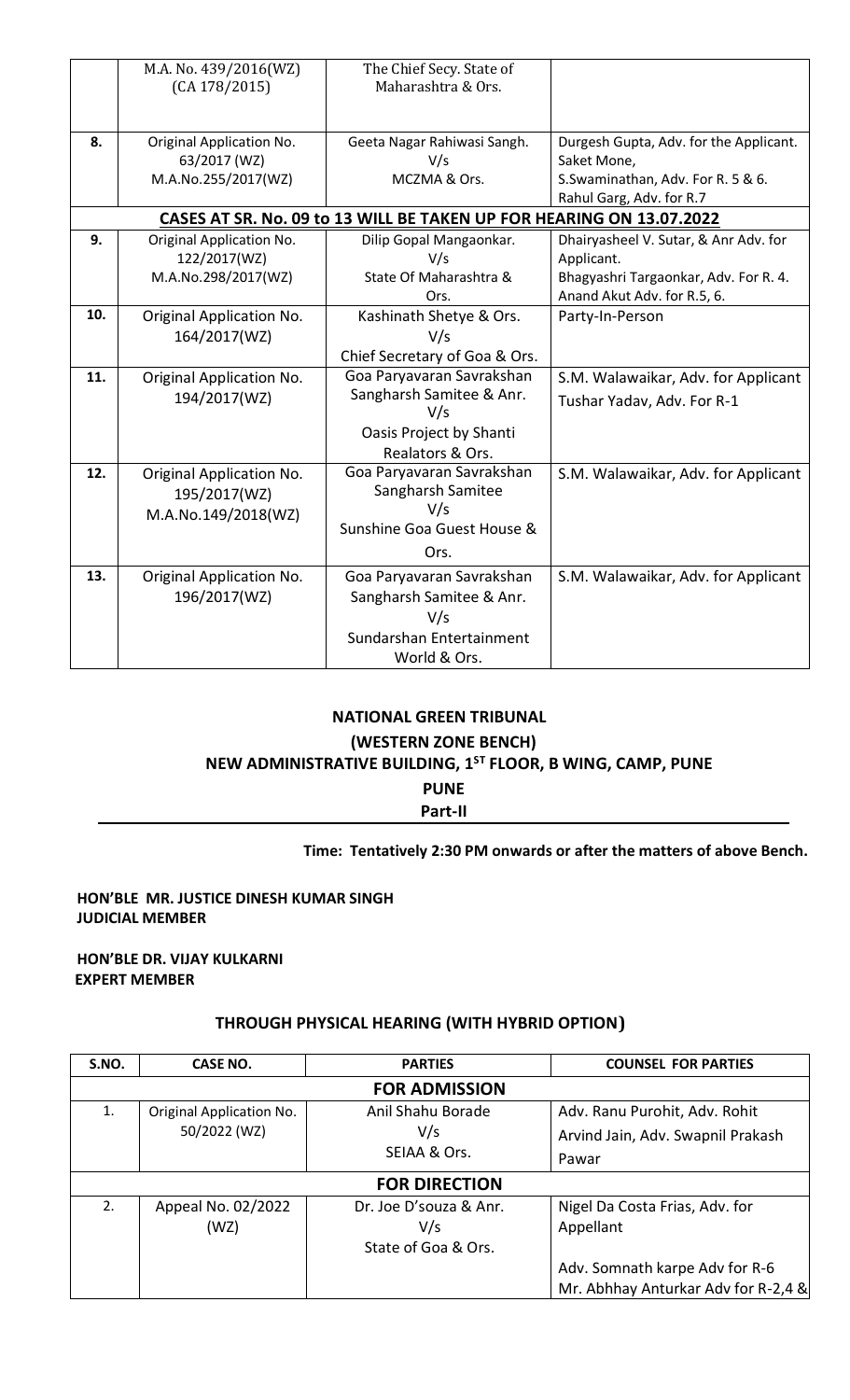|                                                                      |                                                |                                                                                                       | 5                                                                               |  |
|----------------------------------------------------------------------|------------------------------------------------|-------------------------------------------------------------------------------------------------------|---------------------------------------------------------------------------------|--|
|                                                                      |                                                | CASES AT SR. No. 03 to 07 WILL BE TAKEN UP FOR HEARING ON 16.08.2022                                  |                                                                                 |  |
| <b>FOR CONSIDERATION OF REPORT</b>                                   |                                                |                                                                                                       |                                                                                 |  |
| 3.                                                                   | Org. Application No.                           | Madhukar Shankar Sutar                                                                                | Dr. Sudhakar E. Avhad, Mr. Chetan                                               |  |
|                                                                      | 74/2021(WZ)                                    | V/s                                                                                                   | Nagare, Advs for Applicant                                                      |  |
|                                                                      |                                                | The Islampur Municipal Council &                                                                      |                                                                                 |  |
|                                                                      |                                                | Ors.                                                                                                  | Mr. Vilas Jadhav, Adv for MPCB                                                  |  |
|                                                                      |                                                | <b>FOR HEARING/DIRECTION</b>                                                                          |                                                                                 |  |
| 4.                                                                   | Org. Application No.                           | Paryavaran Bachav Samity                                                                              | Mr. Nitin Lonkar, Mr. Sarim Naved,                                              |  |
|                                                                      | 62/2019(WZ)                                    | V/s                                                                                                   | Adv. for Applicant                                                              |  |
|                                                                      |                                                | Union of India Through Secretary                                                                      |                                                                                 |  |
|                                                                      | <b>WITH</b>                                    | MoEF & 7 Ors.                                                                                         | Mr. Aniruddha S. Kulkarni, Adv. for R-4<br>Mr. Maulik Nanavati Adv. for R-5 & 6 |  |
|                                                                      |                                                |                                                                                                       | Mr. R. Mahabal, Adv. for 7 & 8                                                  |  |
| 5.                                                                   | Appeal No. 30/2019                             | Sayyed Mohammed Sabir Usman                                                                           | Mr. Nitin Lonkar & Ms. Sonali                                                   |  |
|                                                                      | (WZ)                                           | V/s                                                                                                   | Suryawanshi, Advocates for Appellant                                            |  |
|                                                                      |                                                | Union of India & Ors.                                                                                 |                                                                                 |  |
|                                                                      | <b>WITH</b>                                    |                                                                                                       | Mrs. Manasi Joshi, Adv. for R-1                                                 |  |
|                                                                      |                                                |                                                                                                       | Mr. R.B. Mahabal & Mr. Sachin Gore,<br>Adv. for R-15                            |  |
|                                                                      |                                                |                                                                                                       | Ms Priyanshi Chandarana & Mr. Parth                                             |  |
|                                                                      |                                                |                                                                                                       | Bhat, Adv. for R-4 & 5                                                          |  |
| 6.                                                                   | Appeal No. 31/2019                             | Sayyed Mohammed Sabir Usman                                                                           | Mr. Nitin Lonkar & Ms. Sonali                                                   |  |
|                                                                      | (WZ)                                           | V/s                                                                                                   | Suryawanshi, Advocates for Appellant                                            |  |
|                                                                      | <b>WITH</b>                                    | Union of India & Ors.                                                                                 | Mrs. Manasi Joshi, Adv. for R-1                                                 |  |
|                                                                      |                                                |                                                                                                       | Mr. R.B. Mahabal & Mr. Sachin Gore,                                             |  |
|                                                                      |                                                |                                                                                                       | Adv. for R-15                                                                   |  |
|                                                                      |                                                |                                                                                                       | Ms Priyanshi Chandarana & Mr. Parth                                             |  |
|                                                                      |                                                |                                                                                                       | Bhat, Adv. for R-4 & 5                                                          |  |
| 7.                                                                   | Appeal No.<br>49/2019(WZ)                      | Protection of Environment and<br><b>Public Service Committee</b>                                      | Mr. Rahul Chaoudhary & Ms. Maitreya<br>Ghorpade, Advocates for Appellant        |  |
|                                                                      | (I.A. No. 59/2019)                             | Vs.                                                                                                   |                                                                                 |  |
|                                                                      |                                                | Union of India & Ors.                                                                                 | Mr. R.B. Mahabal & Mr. Sachin Gore,                                             |  |
|                                                                      | <b>WITH</b>                                    |                                                                                                       | Advocates for Respondents                                                       |  |
|                                                                      |                                                |                                                                                                       |                                                                                 |  |
| 8.                                                                   | Appeal No.50/2019(WZ)                          | CASES AT SR. No. 08 to 11 WILL BE TAKEN UP FOR HEARING ON 17.08.2022<br>Protection of Environment and | Mr. Rahul Chaoudhary & Ms. Maitreya                                             |  |
|                                                                      |                                                | <b>Public Service Committee</b>                                                                       | Ghorpade, Advocates for Appellant                                               |  |
|                                                                      |                                                | V/s                                                                                                   |                                                                                 |  |
|                                                                      |                                                | M/s Simar Port Pvt. Ltd. & Ors.                                                                       | Mr. R.B. Mahabal & Mr. Sachin Gore,                                             |  |
|                                                                      |                                                |                                                                                                       | Advs. for R-1                                                                   |  |
| 9.                                                                   |                                                |                                                                                                       | Mr. D. M. Gupte, Advocate                                                       |  |
|                                                                      | <b>Original Application</b><br>No. 60/2019(WZ) | Ganesh Dadarao Anasane<br>V/s                                                                         | <b>Applicant in Person</b><br>Mr. Sangram Singh R. Bhonsle,                     |  |
|                                                                      |                                                | Amravati Municipal Corporation                                                                        | Mr. Amol S. Patayeet, Mr. Amit                                                  |  |
|                                                                      |                                                | & Anr.                                                                                                | Lanke, Advs. for R-1                                                            |  |
|                                                                      |                                                |                                                                                                       | Ms. Mansi Joshi, Adv for R-3                                                    |  |
| 10.                                                                  | <b>Original Application</b>                    | Anant Ramchandra Gharat                                                                               | Bhalchandra Supekar Adv, for                                                    |  |
|                                                                      | No.                                            | V/s                                                                                                   | Applicant                                                                       |  |
|                                                                      | 104/2021(WZ)                                   | Pune Municipal Corporation & Ors                                                                      |                                                                                 |  |
| 11.                                                                  | Original Application No.                       | Sapna Rajaram Melanta                                                                                 | Mr. Sachin Mane along with Mr.                                                  |  |
|                                                                      | 35/2019(WZ)                                    | Vs.                                                                                                   | Harshvardhan Melantai/b Mr. K.                                                  |  |
|                                                                      |                                                | Namrata Developers & Ors.                                                                             | Ashar& Co., Advs. for Applicant                                                 |  |
|                                                                      |                                                |                                                                                                       | Mr. Shivshankar Swaminathan, Adv.                                               |  |
|                                                                      |                                                |                                                                                                       | for R-2                                                                         |  |
|                                                                      |                                                |                                                                                                       | Mr. Mukesh Verma for Ms. Manasi<br>Joshi, Advs. for MPCB                        |  |
| CASES AT SR. No. 12 to 16 WILL BE TAKEN UP FOR HEARING ON 18.08.2022 |                                                |                                                                                                       |                                                                                 |  |
|                                                                      |                                                |                                                                                                       | Mr. Rahul Chaudhary, Mr. Maitrey                                                |  |
| 12.                                                                  | Org. Application No.                           | Syamantak Trust                                                                                       | Ghorpade Adv for Applicant                                                      |  |
|                                                                      | 45/2021(WZ)                                    |                                                                                                       |                                                                                 |  |
|                                                                      |                                                | V/s                                                                                                   | Mr. Mukesh Verma , Adv for                                                      |  |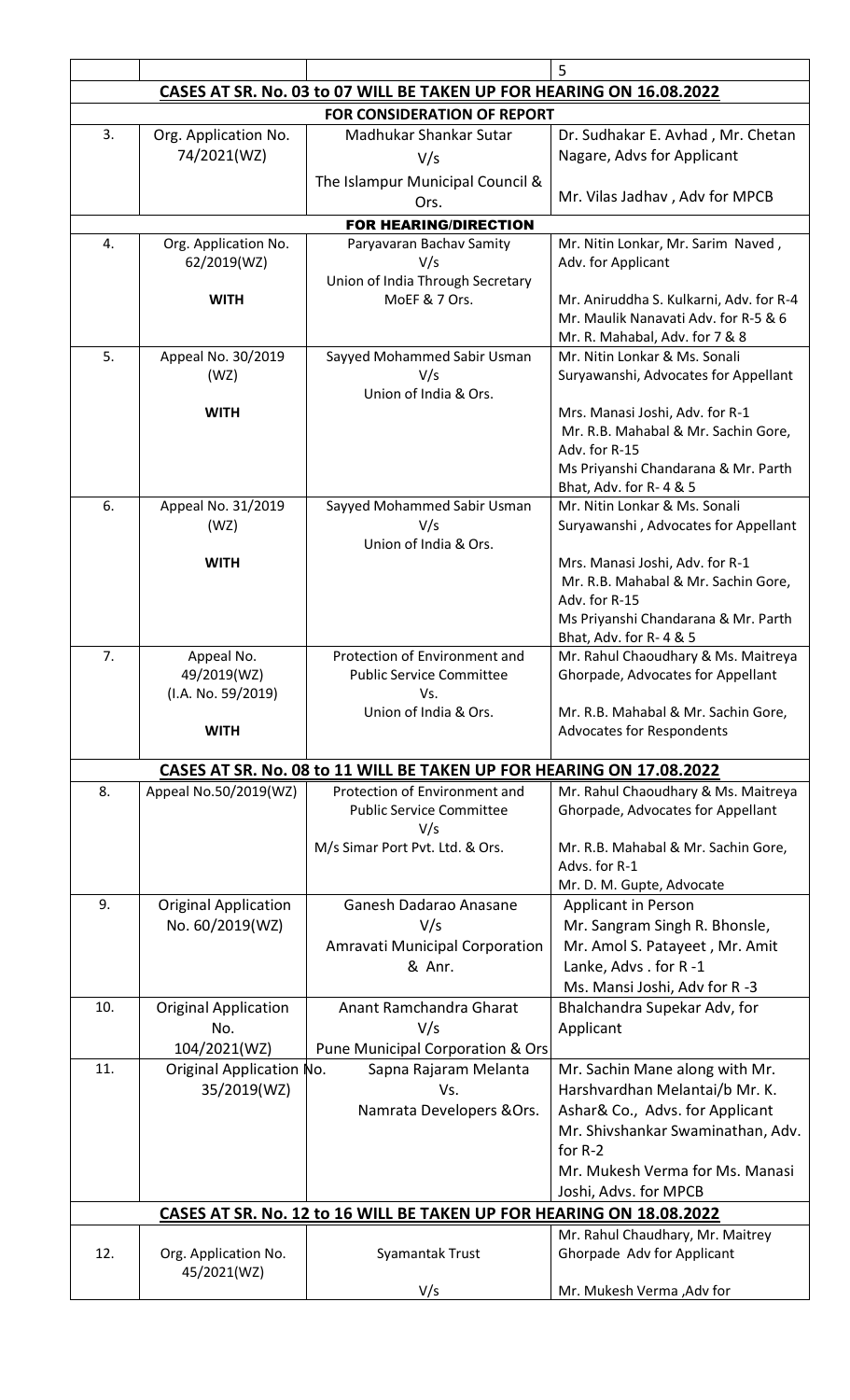|     |                                     | State of Maharashtra & Ors.                | Committee                               |
|-----|-------------------------------------|--------------------------------------------|-----------------------------------------|
|     |                                     |                                            | R.3- Dist. Collector, Sindhudurg        |
|     |                                     |                                            | R.4-MSWA                                |
|     |                                     |                                            | R.6- Minor Irrigation Dept.             |
|     |                                     |                                            | Ms. Bhavna Punaletkar, Adv for R-5      |
|     |                                     |                                            | Mr. Nitin Lonkar, Ms. Sonali            |
|     | Appeal No.                          | Mr. Sayyed Mohammed Sabir<br>Usman         | Suryawanshi, Adv. for Appellant         |
|     |                                     |                                            | R.2- SEIAA                              |
| 13. |                                     | V/s                                        | Ms. Mansi Joshi, Adv for R-3            |
|     | 09/2020(WZ)                         |                                            | Mr. Sameer Khale, Adv for R-4           |
|     |                                     | The Principal Secretary-DoE, GoM &<br>Ors. | R.5-MHADA                               |
|     |                                     |                                            | R.6-Collector, Mumbai                   |
|     |                                     |                                            | Mr. Rohan Mahadik for R-7               |
|     |                                     |                                            | Ms. Shilpa Chohan & Mr. Saurabh         |
| 14. |                                     |                                            | Kulkarni Adv. for Applicant/Intervener. |
|     | Org. Application No.<br>57/2020(WZ) |                                            | Ms. Mansi Joshi, Ms. Pooja Natu, Advs   |
|     |                                     | Roshni B. Patel                            | for R-1                                 |
|     | I.A. No. 04/2021(WZ)                | V/s                                        | Mr. Maulik Nanavati, Ms. Manvi          |
|     |                                     | Union of India & Ors.                      | Damle Advs. for R-2,3,5,6,8 & 10        |
|     |                                     |                                            | Mr. Rahul Garg, Adv for R-4             |
|     |                                     |                                            | R.7- Costal Aquaculture Authority       |
|     |                                     |                                            | R.9- Commissioner, SMC                  |
|     | Org. Application No.                | Tanaji Balasaheb Gambhire                  | Mr. Nitin Lonkar, Adv. for Applicant    |
| 15. | 17/2021(WZ)                         | V/s                                        | Mr. Vilas A Jadhay Adv for R-6 & 7      |
|     |                                     | Union of India & Ors.                      | (MPCB)                                  |
| 16. | Appeal No.                          | M/s. Elite Builders                        | Pankaj P. Pai Vernekar. Adv. for the    |
|     | 59/2018(WZ)                         | V/s                                        | Appellant.                              |
|     | M.A. No.                            | GCZMA & Ors.                               |                                         |
|     | 105/2018(WZ)                        |                                            |                                         |
| For | orders,<br>list<br>cause            | information<br>other<br>and                | website:<br>please<br>visit<br>our      |

**[www.greentribunal.gov.in](http://www.greentribunal.gov.in/)**

*For detailed Standard Operating Protocol for Virtual Video Conferencing in NGT please visit our link:* [https://greentribunal.gov.in/sites/default/files/all\\_documents/SOPngt.pdf](https://greentribunal.gov.in/sites/default/files/all_documents/SOPngt.pdf)

**The lawyers/litigants desirous of participating personally in VC hearings are required to send request at [ngt-pune@gov.in](mailto:ngt-pune@gov.in) in advance, giving their names, case title, case number, date of hearing, email IDs, mobile numbers, etc.**

#### **INSTRUCTIONS FOR SMOOTH VC HEARINGS**

**While joining,** the VC room, enter details only in the following format :

#### **Item No. (XX) – (NAME) – (PARTY)**

| e.g.                       |                                   |
|----------------------------|-----------------------------------|
| Item 2 – Name – Petitioner | Item 4-Name-Adv. for Resp. 2 & 4  |
| Item 7-Name-Adv for SPCB   | Item 1-Name - DM for State of xyz |

**After joining**, ensure that –

#### **VIDEO is always on OFF mode AND MIC is always on MUTE mode**

Video should be switched ON only by the parties to a case, when the concerned Item No. is called for hearing.

Mic should be UNMUTED only by the party speaking.

Switching On the Video or UNMUTING the Mic otherwise will disturb the hearing of ongoing matters.

# **Note 2**

As indicated in the [Office Order No. NGT/PB/RG/2018/135 dated 20.02.2020,](https://greentribunal.gov.in/sites/default/files/office_orders/Office%20Order%2020.2.2020_0.pdf) reports received in the matters are uploaded on the Website of NGT for access by all concerned.